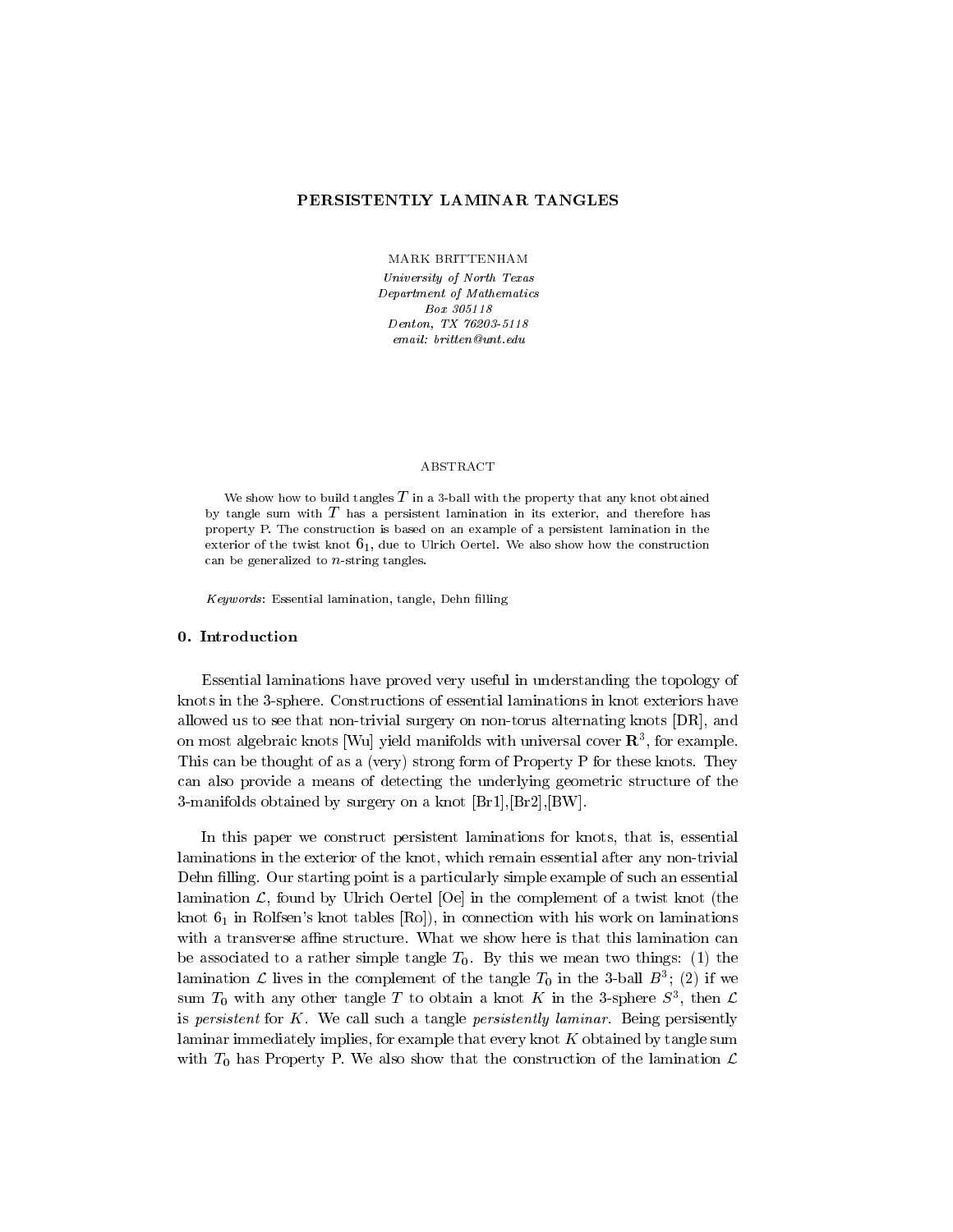can be generalized to provide many more examples of persistently laminar tangles.

# 1. The lamination

Oertel's construction of the lamination  $\mathcal L$  begins with the branched surface  $B$ , depicted in Figure 1a, embedded in the complement of the  $6<sub>1</sub>$  knot  $K<sub>0</sub>$ . We have removed the knot  $K_0$  in Figure 1b, to give a better view of the branched surface. This branched surface can be thought of as a once-punctured torus (i.e, a disk with a 1-handle attached), with its boundary glued to a curve running over the 1-handle, to create a single, embedded branch curve for  $B$  (as well as a second tube for the knot to run through); see Figure 1c.

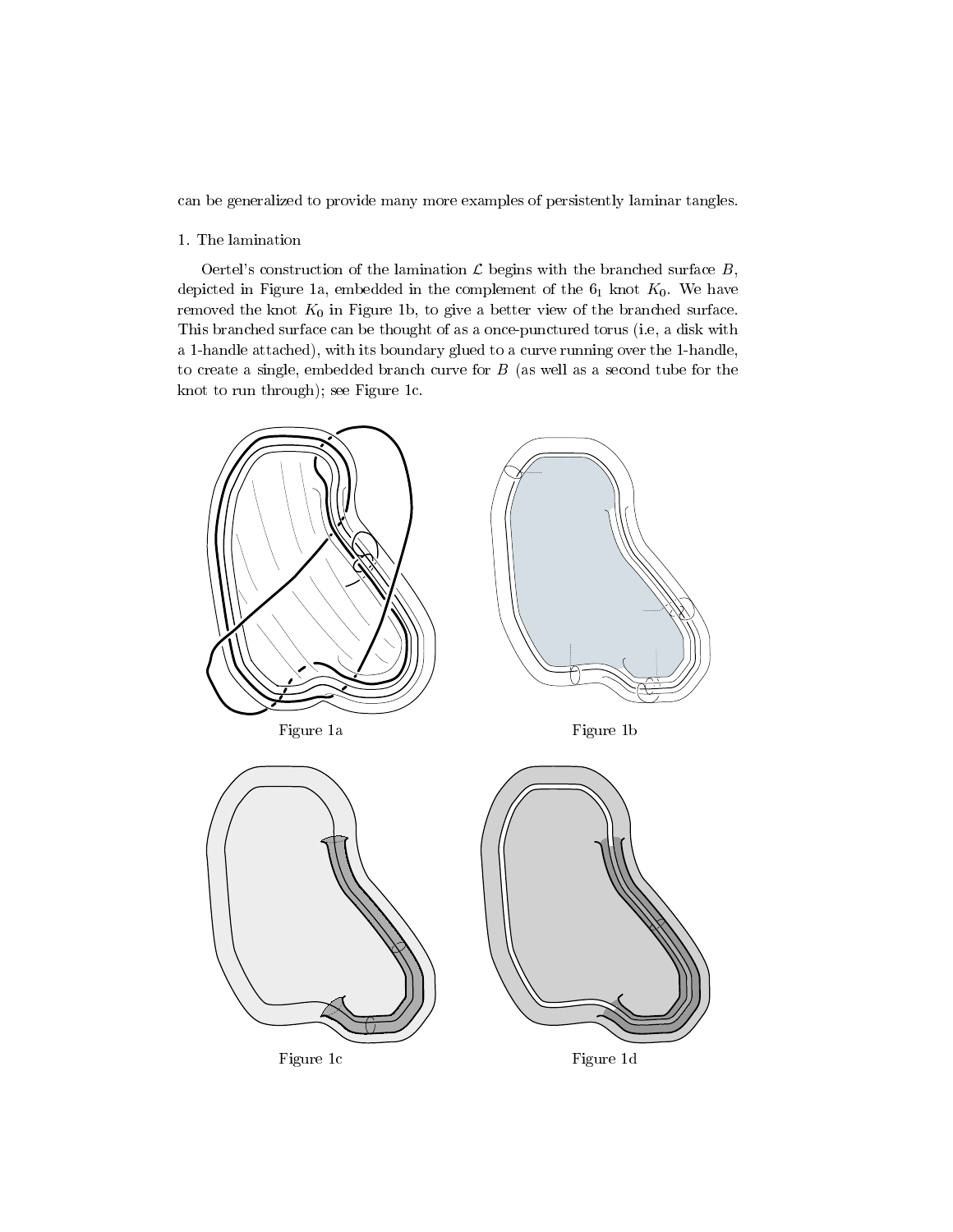Figure 2 provides a magnied picture of the process of gluing at the base of the 1-handle, to make it easier to see how the second tube is created.

Note that  $N_0 = S^3\int(N(B))$  is a genus-2 handlebody; this is most easily seen from Figures 1b and 2. By 'filling in' the two tubes that the knot  $K_0$  runs through (one of which is created when we glue the boundary of the punctured torus to  $\gamma$ to create B), which we can think of as gluing two 2-disks  $D_1$ ,  $D_2$  to B, we can see that  $N(B\cup D_1\cup D_2)$  is a 3-ball, i.e,  $S^3\int N(B\cup D_1\cup D_2)$  is a 3-ball.  $N_0$  is therefore a handlebody.



Figure 2

Next we show how to find a knot in the exterior of  $B$  so that  $B$  will be essential in the exterior of the knot. Our condition comes from the fact that our knot  $K_0$ above meets each of the disks  $D_1, D_2$  in one point.

THEOREM. Let K be a knot in  $N_0 = S^3 \backslash N(B)$  meeting each of the disks  $D_1, D_2$ in one point. Then B is an essential branched surface in  $M \equiv S^{\pm} \backslash \text{int}(N(\mathbf{K})),$ 

**Proof:** For  $B$  to be essential we need to know 6 things:

(1) B carries a lamination  $\mathcal L$  with full support.

This is immediate, since B has no triple points; the branch curve  $\gamma$  does not intersect itself. If we cut B open along  $\gamma$  (see Figure 1d), we get a surface with boundary, F. By taking a Cantors set's-worth of copies of  $F$ , embedded transverse to the fibers of  $N(B)$ , we can glue these surfaces together where the three copies of  $\gamma$  meet (since the concatenation of two Cantor sets is order isomorphic to a Cantor set) to create a lamination  $\mathcal L$  carried with full support by  $B$ .

(2) B does not carry a 2-sphere, and B has no disks of contact.

This follows because B has only one sector, i.e.,  $B\setminus \gamma$  is connected. The sector is in fact a twice-punctured 2-disk  $F$  (it is, after all, a once-punctured torus cut open along a non-separating curve); see Figure 1d. Any surface carried by  $B$  would consist of finite number  $a$  of parallel copies of  $F$ , glued together where the three boundary components of F come together at  $\gamma$ . When these three sheets come together we get a consistency condition to determine if we can glue the boundary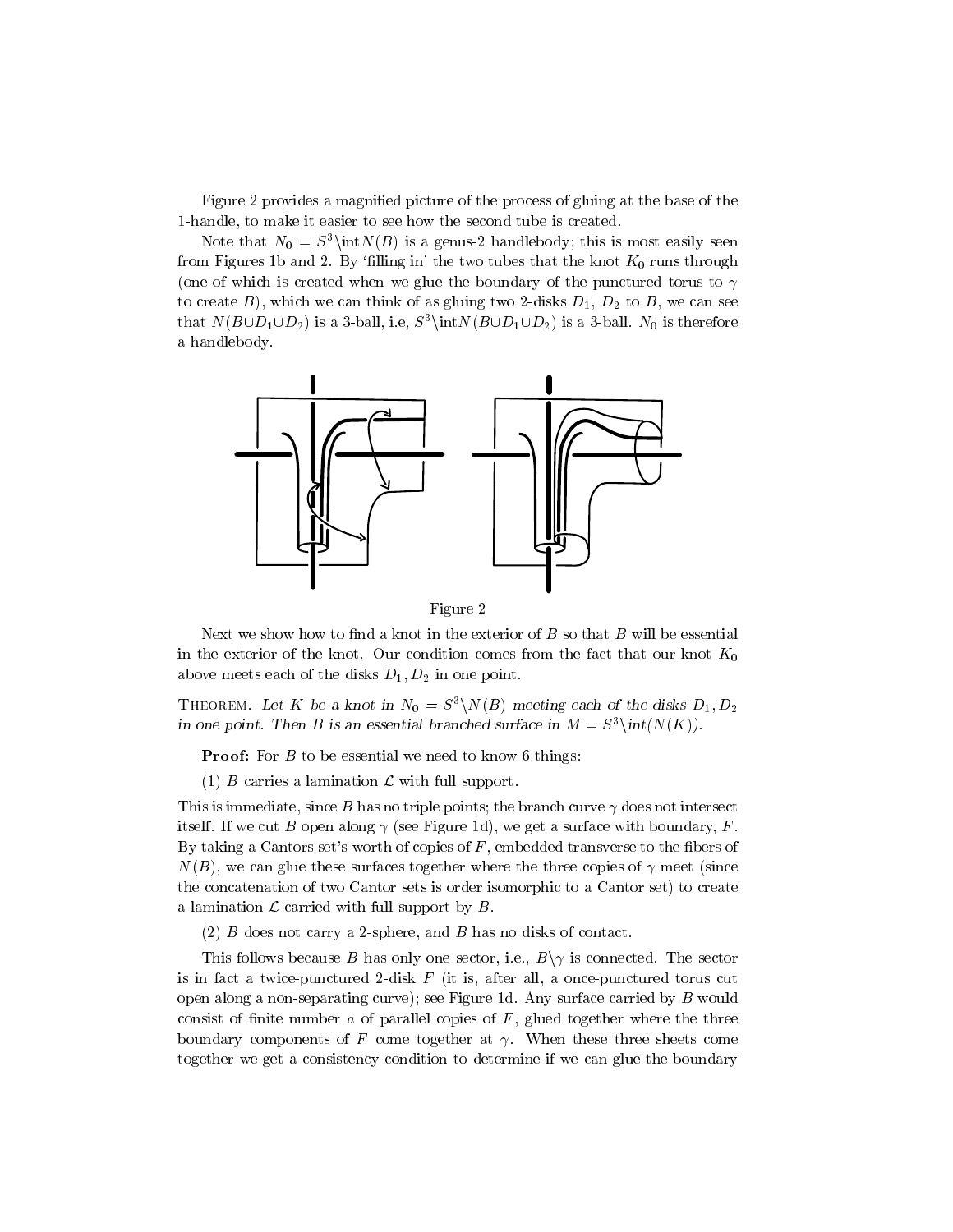components together to get a closed surface (Figure 3). In this case the condition is  $a + a = a$ , implying  $a = 0$ . So no such surface exists. A disk of contact is similar; it is a 2-disk carried by B, whose boundary lives in the vertical boundary  $\partial_{\nu}N(B)$  of B. This must again be built by gluing copies of  $F$  together, except this time, after gluing, a boundary component is left free. This gives the consistency condition  $a +$  $a +1 = a$ , implying  $a = -1$ , which is absurd. So there are also no disks of contact.

In point of fact, we have shown that  $B$  carries no closed surface, and has no compact surfaces of contact.





(3) B does not carry a compressible torus.

This follows from the above, since B does not carry a closed surface.

(4)  $M_0 = M\int(N(B))$  does not have any monogons.

This is also immediate, because  $B$  is transversely orientable; there is a vector field  $(in M)$  everywhere transverse to the tangent planes of  $B$ . The arc in the boundary of a monogon which meets  $\partial_h(N(B))$  is a transverse orientation-reversing loop.

 $(5)$   $M_0$  is irreducible.

Suppose S is a reducing sphere for  $M_0$ . Since  $N_0$  is a handlebody, S bounds a 3-ball  $D^+$  in TV<sub>0</sub>. Since this 3-ball cannot live in  $M_0$ , we must have  $K \subseteq D^+$ . But this implies that K is null-homotopic in  $N_0$ , hence homologically trivial. But K intersects  $D_1$ , for example, exactly once, and so its homology class has non-trivial intersection number with the class of  $D_1$ , so is non-trivial (Figure 4). So the reducing sphere cannot exist.



Figure 4

(6) The horizontal boundary  $\partial_h N(B)$  of B is incompressible in  $M_0$ .<br>Again the idea is to use the fact that K pierces the disks  $D_i$  in one point each. The point is that there are very few compressing disks for  $\partial_h N(B)$  in the handledbody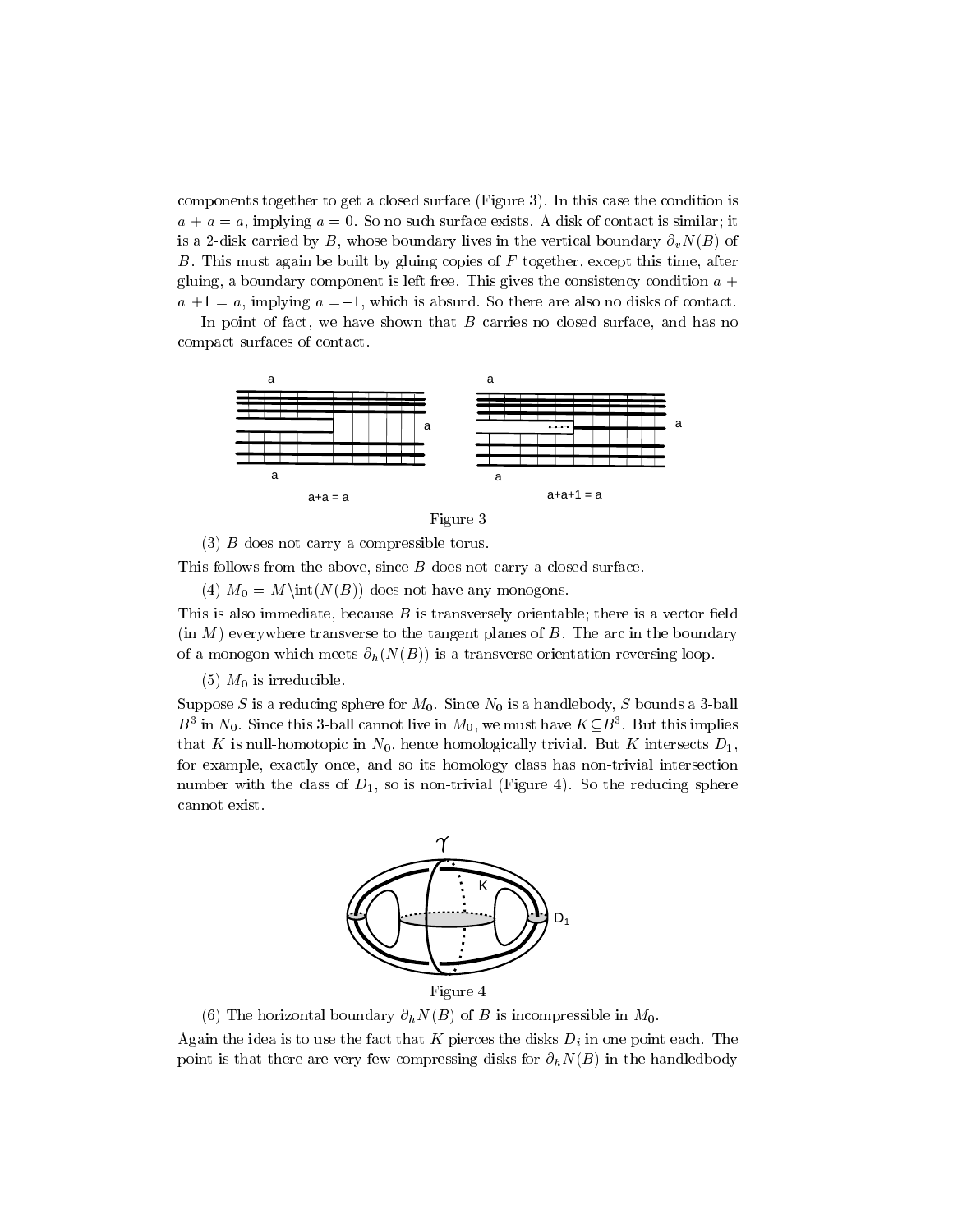$N_0$  to begin with, and the fact that we are dealing with a knot means that all of them must intersect  $K$ .

Suppose D is a compressing disk for  $\partial_h N(B)$  in  $M_0$ . Then in particular, it is a compressing disk for  $\partial_h N(B)$  in  $N_0$ . The key to the argument is the fact that  $\gamma$  itself bounds a compressing disk, call it D'. because  $\partial D \cap \gamma = \partial D \cap \partial D' = \emptyset$ , we can, by a disk-swapping argument, make D and D' disjoint. Now  $N_0\backslash D'$  consists of two solid tori, each with a fat point (namely  $D'$ ) removed from their boundaries. D can therefore be thought of as a compressing disk for a solid torus which has a point removed from its boundary. It is therefore isotopic either to a meridian disk of the solid torus (and therefore, back in  $N_0$ , is isotopic to one of the disks  $D_1$  or  $D_2$ ), if  $\partial D$  is essential in the boundary of the solid torus, or is boundary parallel. i,e, is parallel to a disk in the boundary of the solid torus, with the removed point in its interior; see Figure 5a. Back in  $N_0$ , this second disk is parallel to  $D'$ .



But both of these possibilities are absurd; in the first case  $D$ , which misses  $K$ , is isotopic, rel boundary (if we wish - the original isotopy moved  $\partial D$  around in  $\partial N_0$ ), to a disk which hits  $K$  exactly once, contradicting the invariance of intersection number for homology classes (Figure 5b). In the second case  $D$  separates  $N_0$ , yet K, which is connected, has non-trivial intersection with each piece (Figure 5c). Therefore, no compressing disk for  $\partial_h N(B)$  in  $M_0$  exists.

Consequently, all properties of essentiality are satisfied, so  $B$  is an essential branched surface, and  $\mathcal L$  is an esential lamination, in  $S^3\int(N(K))$ .  $\Box$ 

## 2. The tangle  $T_0$

 $N(B\cup D_1\cup D_2)$  is a 3-ball  $B_0$ , which the our original twist knot  $K_0$ , and each of the knots K, intersects in a pair of arcs, namely the two cores of the tubes that the disks cap off. In other words, each K meets this 3-ball in the same tangle  $T_0$ . But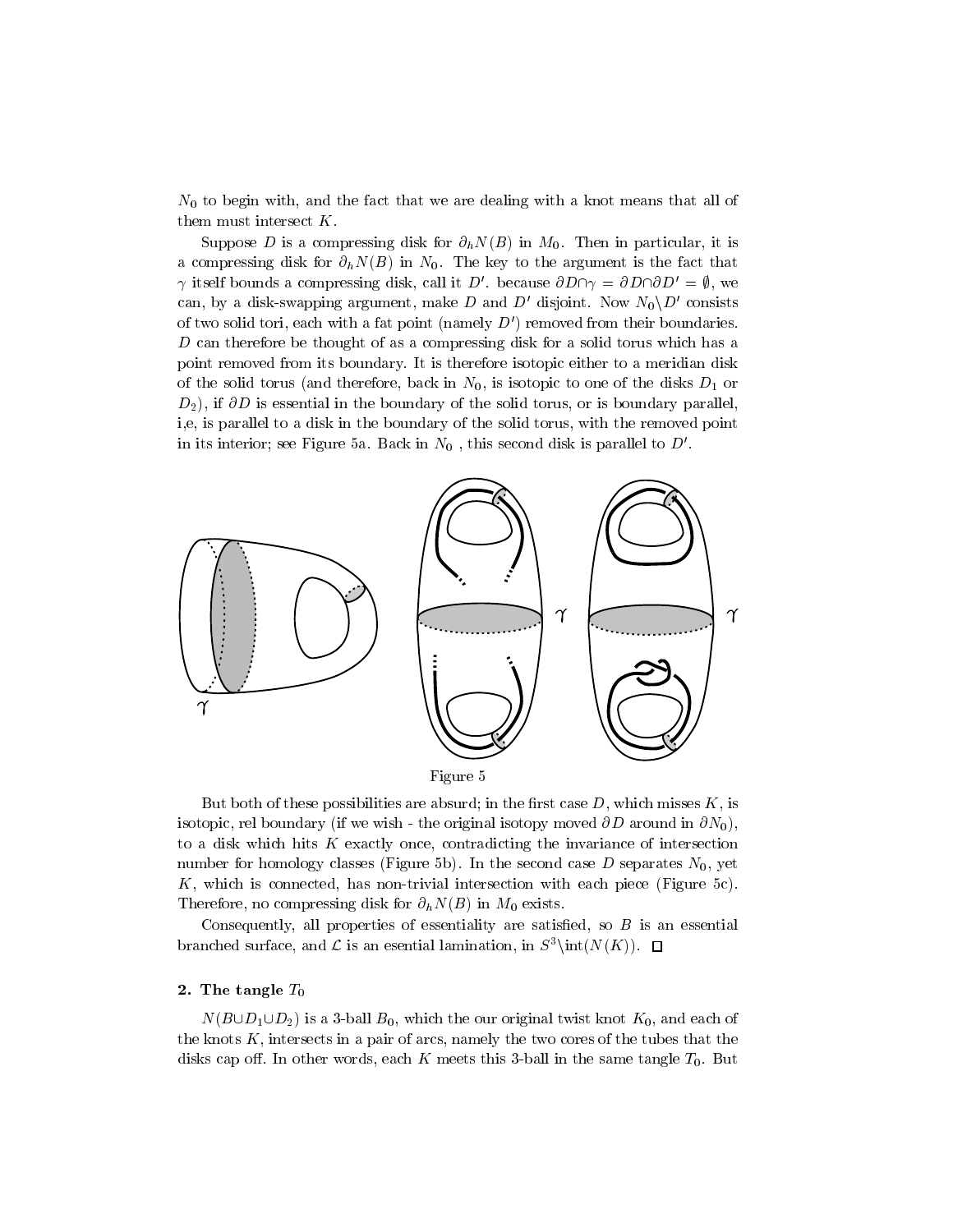we have not yet identied this tangle. To see what it is, imagine stretching the two arcs in the 3-ball to fill the two tubes of  $S^3\int(N(B))$ ; we arrive at a picture as in Figure 6a (we have also included the branch curve  $\gamma$  for reference). The key point here is that the arc which, in this picture, crosses <u>over</u> the other, comes out of the 3-ball in back. Pulling it around front adds extra half-twists to the tangle, so that we end up with the tangle in Figure 6c. It is the sum of two rational tangles, the  $1/3$  tangle and the  $-1/3$  tangle.

Our original knot  $K_0$  is obtained from this tangle by tangle sum with a rational tangle; see Figure 6d.



### 3. Persistence

The analysis of Section 1 above shows that the lamination  $\mathcal L$  is essential in the complement of any knot  $K$  obtained by tangle sum of  $T_0$  with any other tangle  $T$ . We now show:

PROPOSITION.  $\mathcal L$  is persistent for the knot  $K$ ; it remains essential in any manifold obtained by non-trivial Dehn lling along K.

Proof: For basic concepts on Dehn filling and Dehn surgery, the reader is referred to [Ro].

To show that  $\mathcal L$  is essential in the manifold  $K(r)$  obtained by r-Dehn-filling along K, for  $r \neq 1/0$ , we will verify the six properties (1)-(6) above, in this new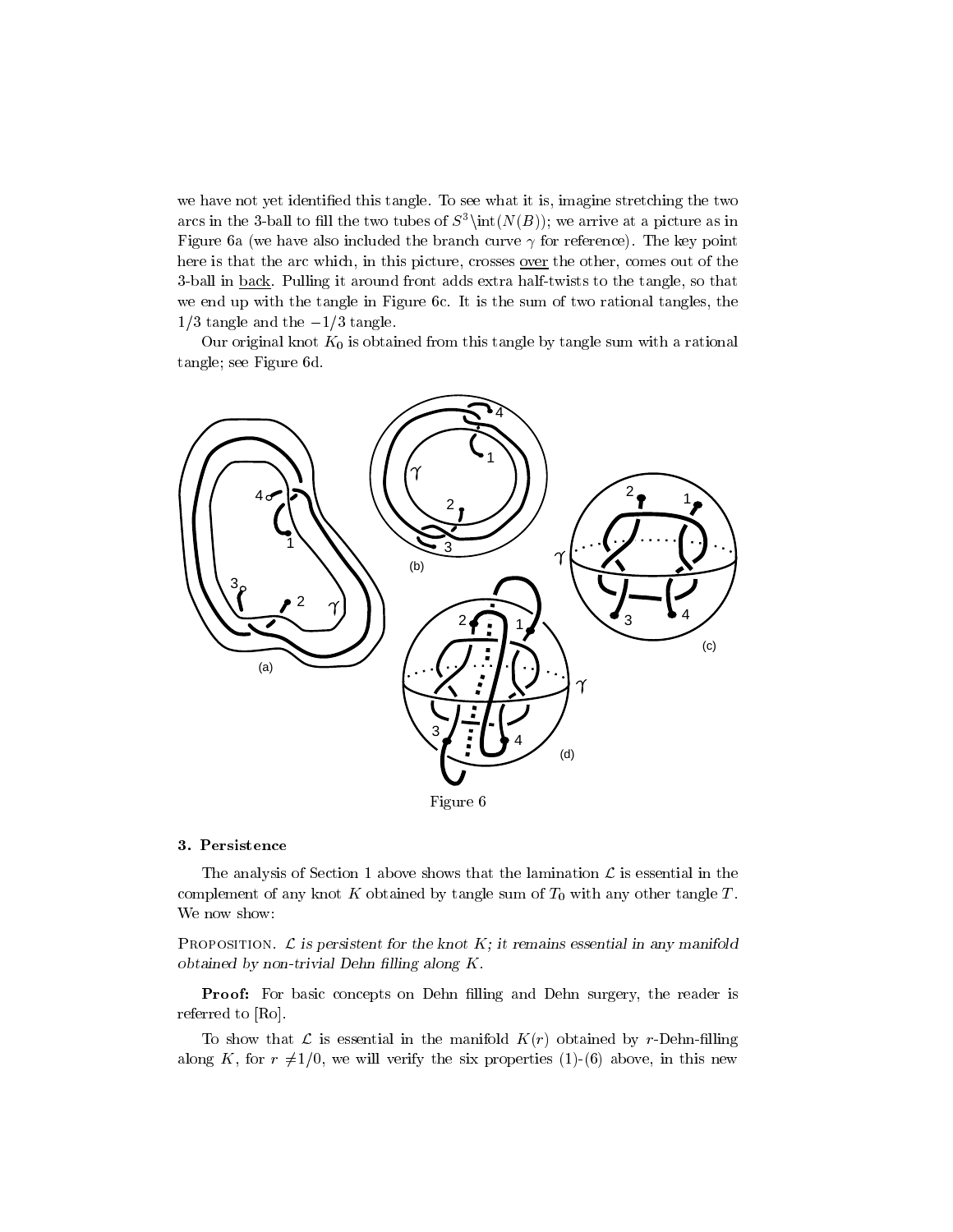setting. Once again, the first four of these properties require no extra proof, since  $N(B)$  has not changed; only where it is embedded has. So we need only show that  $K(r)\in N(H) = M_r$  is irreducible, and  $\partial_h N(B)$  is incompressible in  $M_r$ .<br>We can think of  $M_r$  as the result of r-Dehn-filling on K in the genus-2 handle-

body  $N_0$ . Both of our proofs will rely on the fact that  $N_0\in(N(K))$  contains two embedded annuli  $A_i = D_i$  int $(N(K))$ , i=1,2, each with one component on  $\partial_h N(B)$ and the other a meridional loop on  $\partial N(K)$ .

To show that  $M_r$  is irreducible, suppose it is not. Then there is a 2-sphere S in  $M_r$  which does not bound a ball in  $M_r$ . Choose such a sphere which intersects (transversely) the (image of the) knot  $K$  in the fewest number of points. It is then standard that  $S\int(N(K)) = S'$  is an incompressible and  $\partial$ -incompressible planar surface in  $N_0\in(N(K)) = M_0$ . The curves  $S'/ap\partial N(K)$  are parallel curves of slope r.

Look at  $S' \cap A_i$ ; it consists of circles and arcs. Trivial circles of intersection can be removed by isotopy, since  $S'$  is incompressible. The arcs of intersection cannot meet the boundary component of  $A_i$  coming from  $\partial N_0$ , since S misses  $\partial M_r$ . These arcs of intersection are therefore boundary parallel, and so can also be removed by isotopy, since S' is  $\partial$ -incompressible. After these isotopies, if  $\partial S' \neq \emptyset$ ,  $\partial S' \subseteq \partial N(K)$ misses a meridional loop, and hence consists of meridional loops. So  $r = 1/0$ , a contradiction.

Therefore  $\partial S' = \emptyset$ , i.i.,  $S' = S$ . But since  $N_0$  is irreducible, S bounds a 3-ball in  $N_0$ . This 3-ball must intersect, hence contain, K, since otherwise S bounds a 3-ball in  $M_r$ . But this implies that K is null-homologous in  $N_0$ , which is impossible since it intersects a compressing disk  $D_1$  of  $\partial N_0$  exactly once. So the reducing sphere cannot exist;  $M_r$  is irreducible.

To prove incompressibility of  $\partial_h$ , we again appeal to the two disjoint annuli  $A_i$ in  $M_0$ , joining meridional loops in  $\partial N(K)$  to loops in  $\partial h N(B)$ . The two loops in  $\partial_h N(B)$  are obviously not homotopic to one another on  $\partial_h N(B)$ ; they lie in different components. We have already seen above that  $\partial_h N(B)$  is incompressible in  $N_0\$ int( $N(K)$ ). It then follows from Theorem 4 of [Me] that  $\partial_h N(B)$  will remain incompressible in any manifold obtained by non-trivial (i.e., non-meridional) Dehn filling along K (in  $N_0$ ).

Therefore, all of the properties of essentiality for  $B$  (and hence for  $\mathcal{L}$ ) are satisfied in any manifold obtained by non-trivial Dehn filling along any of the knots  $K$ . So K is persistently laminar.  $\square$ 

# 4. Generalizations

The existence of a persistent lamination in the complement of knots  $K$  obtained from  $T_0$  duplicates previous work. If T is a rational tangle, then K is a Montesinos knot, and for such tangles Delman [De] has constructed persistent laminations for the resulting knots. On the other hand, if T is an non-split tangle, then Wu  $[Wu]$ has shown that  $K$  admits a persistent lamination. These two results have very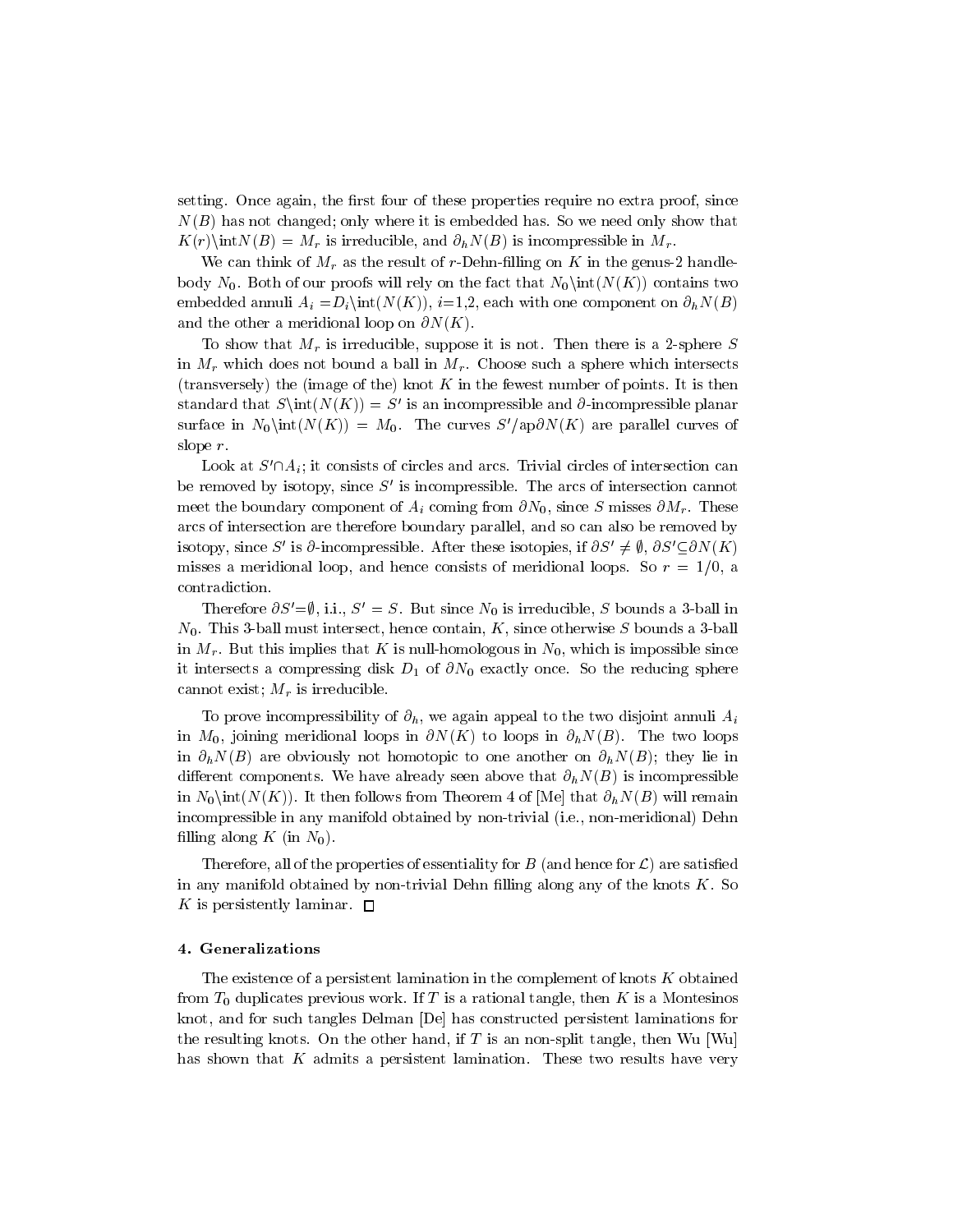powerful generalizations, as well. The intersection of the complements of these two classes of tangles is the collection of split, non-rational, tangles, and so the resulting knots are all connected sums with a square knot. One of the swallow-follow tori for each knot will then remain incompressible under all non-trivial Dehn fillings.

The technique for building the branched surface  $B$  that we have used here can, however, be easily extended to more than one tube; see Figure 7 for the case  $n=2$ . We can then string arcs through the tubes of  $B_n$ , to create a tangle of 2n arcs in a 3-ball.  $S^3\int(N(B_n)) = N_n$  is again a handlebody (it is a 3-ball with 2n 1-handles attached,) and the branch curve  $\gamma$  separates the 1-handles into two collections of  $n$  each (Figure 8). In this case however, we cannot always add arcs in the central 3-ball to create a knot in any way we choose, and still expect  $B_n$  to be essential; an arc running (parallel to  $\partial N_n$ ) from arcs on the same side of  $\gamma$ , for example, has a (parallel) @-compressing disk around it (see Figure 8b).



However, incompressibility of the horizontal boundary  $\partial_h N(B_n)$  in  $N_n$  is the only obstruction to the essentiality of  $B_n$ , as well as remaining essential under any non-trivial Dehn surgery. The first four conditions on essentiality follow the exact same line as in our original case. We also still have the meridional annuli which allow us to verify that irreducibility and incompressibility of  $\partial_h N(B_n)$  will be inherited under any non-trivial Dehn filling. In some sense, it turns out, the phenomenon described above is also the only way to prevent incompressibility, as well.

We can push compressing disks of of the tubes, by pushing them off of the merid-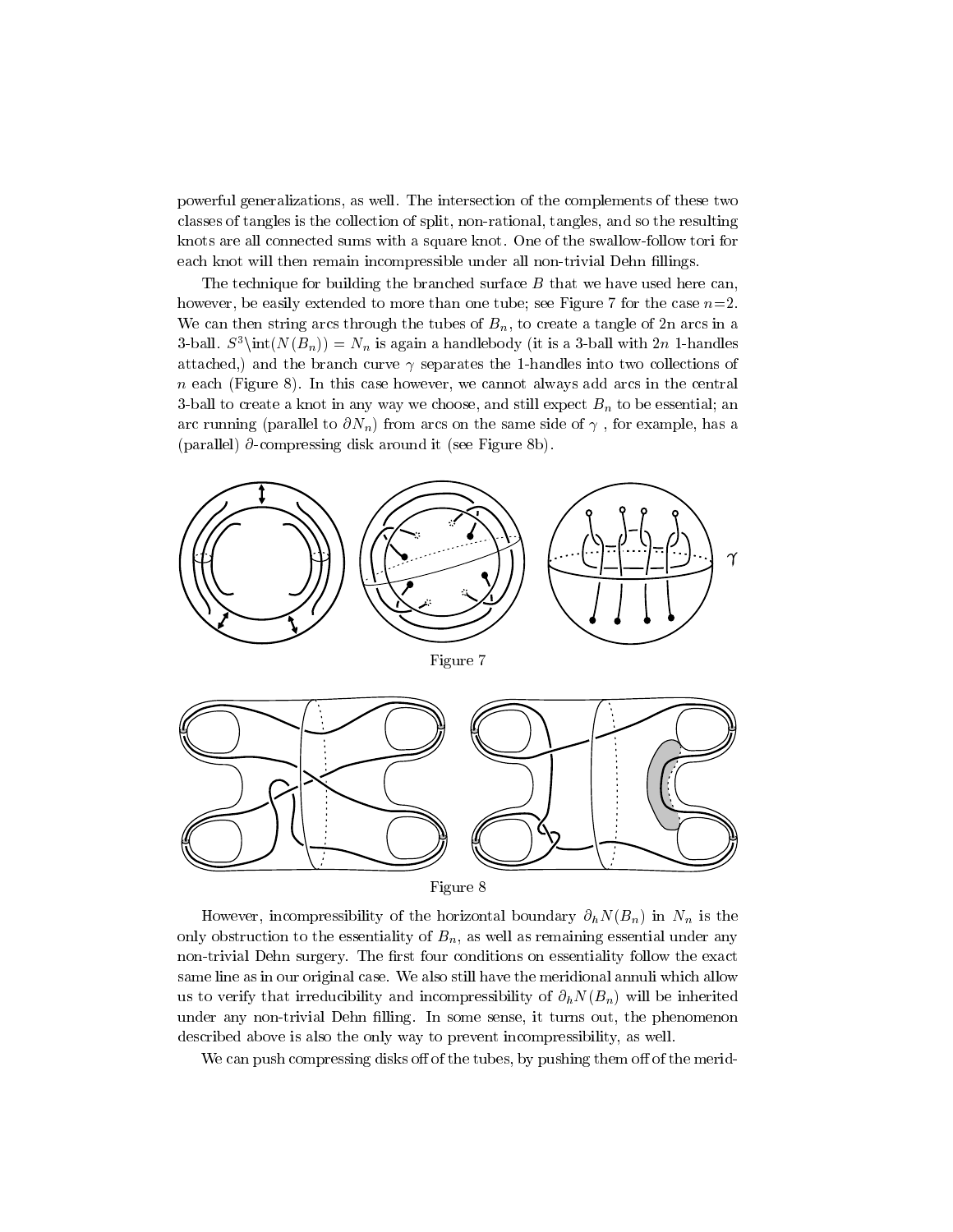ional annuli; see Figure 9. Trivial circles of intersection with  $A_i$  can be removed by isotopy, since  $N_n$  (and therefore  $N_n\backslash K$ ) is irreducible, and then we may surger along arcs of intersection to create two disks, at least one of which has boundary non-trivial in  $\partial_h N(B)$ , giving us a new compressing disk with fewer intersections with  $A_i$ . Finally, we cannot have any circles of intersection which are essential in  $A_i$ , since surgering along the innermost one (using the disk in  $D_i$  that it bounds, which meets  $\bf{A}$  once) would produce a disk and a 2-sphere (in  $\beta$  ) each intersecting K exactly once. But a sphere in  $S<sup>3</sup>$  cannot meet a knot only once.



Our compressing disk D then lies in the central 3-ball piece  $B^3$  of  $S^3\int (N(B_n))$ . Again, we can assume (by disk-swapping) that  $D$  misses the obvious compressing disk  $D$  that the branch curve  $\gamma$  bounds.  $D$  then splits  $D$  -filto two 3-balls  $D_1$  and  $B_2$ ; one of them,  $B_1$  say, misses D . We must then have  $K \cap B_1 \neq \emptyset$ ; otherwise, D can be isotoped, ref boundary, filto  $\partial_h N(D_n)$ , since  $\partial D_1$  misses  $K$ , hence misses the subdisks of  $\partial B^3$  which the 1-handles of  $N_n$  are attached to (see Figure 10).

Therefore  $K\Box D_1^{\dagger}$  consists of some non-zero number of components of the 2nstrand tangle A  $\Box$   $B$   $\Box$  . These arcs are disjoint from  $B_2^{},$  and so are disjoint from  $D$  , and so each joins endpoints of core arcs of 1-handles which are on the same side (i.e., the *D*-side) of  $\gamma$ .



Figure 10

Therefore, one way to ensure that the branched surface  $B_n$  is essential in the complement of  $K$ , and remains esential under all non-trivial Dehn fillings, is to insist that all of the arcs we use to build K travel from one side of  $\gamma$  to the other, as in Figure 8a. This is still a vast number of knots, all of which admit a persistent lamination. Even more, we can allow ourselves to connect the ends of this  $2n$ -strand tangle as above to create links, as well. Since each component of the link must visit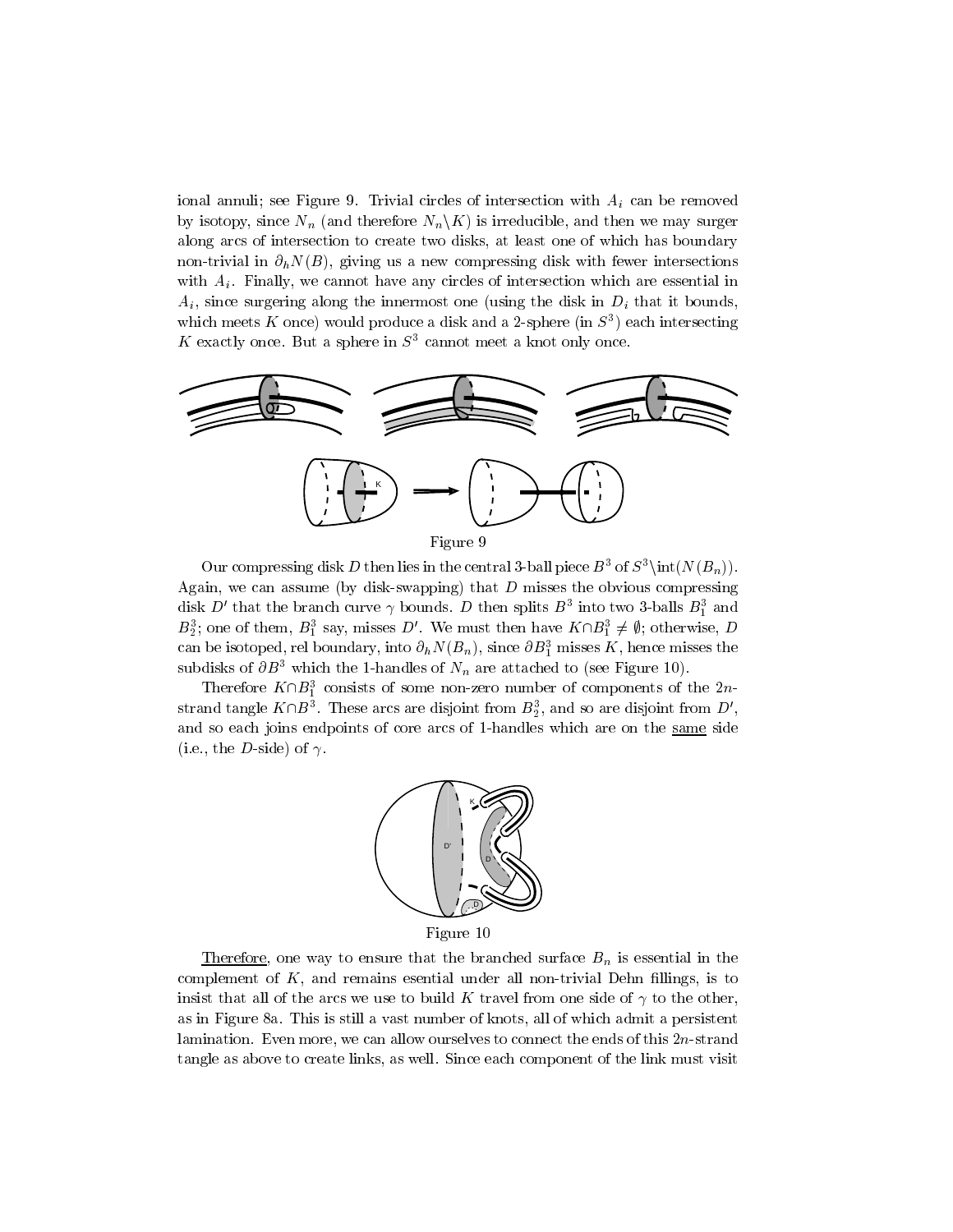both sides of  $\gamma$ , each component comes equipped with two of the meridional annuli  $A_i$ , whose boundary components are on different components of  $\partial_h N(B)$ . Therefore, non-trivial Dehn filling on each component of the link (what is sometimes called a complete Dehn filling) yields a manifold in which our lamination remains essential. Note that, with our original tangle  $T_0$ , the condition that the arcs of the tangle T travel from one side of  $\gamma$  to the other is precisely the condition that the resulting link is in fact a knot. So this new condition is a natural extension.



Figure 11

It is not hard to see that the tangle of Figure 7 (and its generalizations with more tubes) can be isotoped to an alternating diagram. Adding more arcs to the tangle (i.e., adding more tubes to  $B_n$ ) simply amounts to grafting on an additional fundamental piece to the tangle, shown in the dotted rectangle in Figure 11. The condition above then amounts to requiring that the complementary  $2n$ -strand tangle join black-dotted ends to white-dotted ends. Joining together all but two pairs of ends produces an ordinary tangle. Note that each strand of the tangle must have been built from an odd number of our original strands, in order for its ends to lie on the same side of the compressing disk  $D$ . Since our lamination remains essential and persistent no matter how this tangle is completed to a knot, these tangles are persistently laminar.

### 5. Still more generalizations



Ramin Naimi has pointed out that the branched surface  $B$  which we began with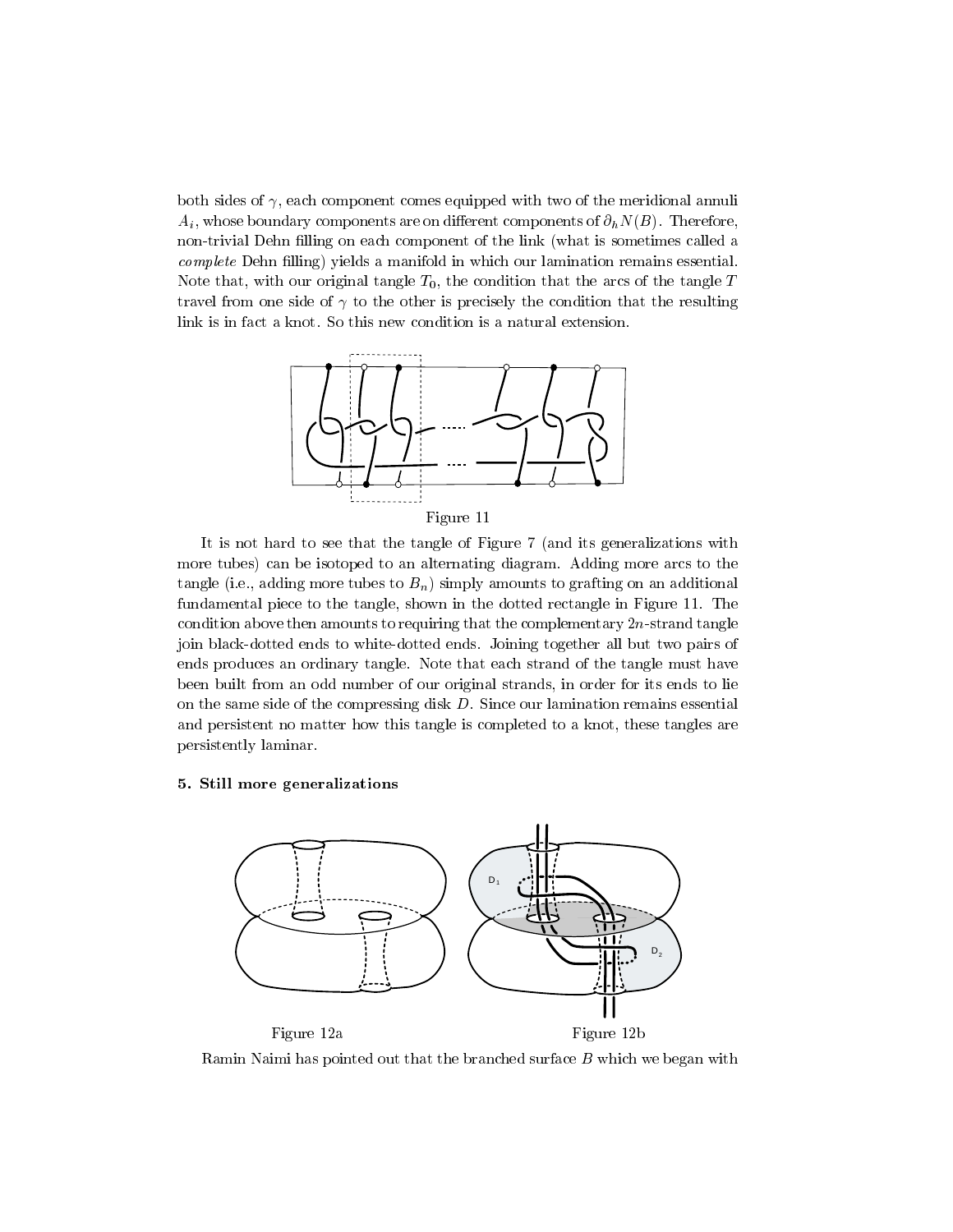can be drawn in a different (and ultimately more useful) way; see Figure 12. In this form it is easy to see all of the components of the construction which we have exploited; the compressing disk bounded by the branch curve  $\gamma$ , the compressing disks for the two 1-handles, and the tangle  $T_0$  built from the core arcs of the 1handles.



Figure 13

Our more general branched surfaces  $B_n$  have similarly simple pictures; see Figure 13a. In this form, however, it is also easy to see that there are different choices of how to write  $S^*$  (int $D_n = N_n$  as a 3-ball  $D^*$  (containing the branch curve  $\gamma$ ) with 1-handles attached, by choosing different compressing disks for  $\partial N_n \gamma$ ; see Figure 13b. We can take the core arcs of these compressing disks, and think of them as a *2n*-strand tangle in the complementary  $3$ -ball  $5$  \ $D$  . Structurally, these tangles have the exact same properties which we used in Section 4 to show that  $B_n$  is essential in the complement of any knot or link obtained by gluing on a tangle in  $B^3$  all of whose strands cross the disk D bounded by  $\gamma$ . Therefore, we can obtain new examples of persistently laminar tangles by choosing sets of compressing disks for the two genus-n handlebodies of  $N_n|D$ , and taking the core arcs of the disks. We give a further example in Figure 14.



Figure 14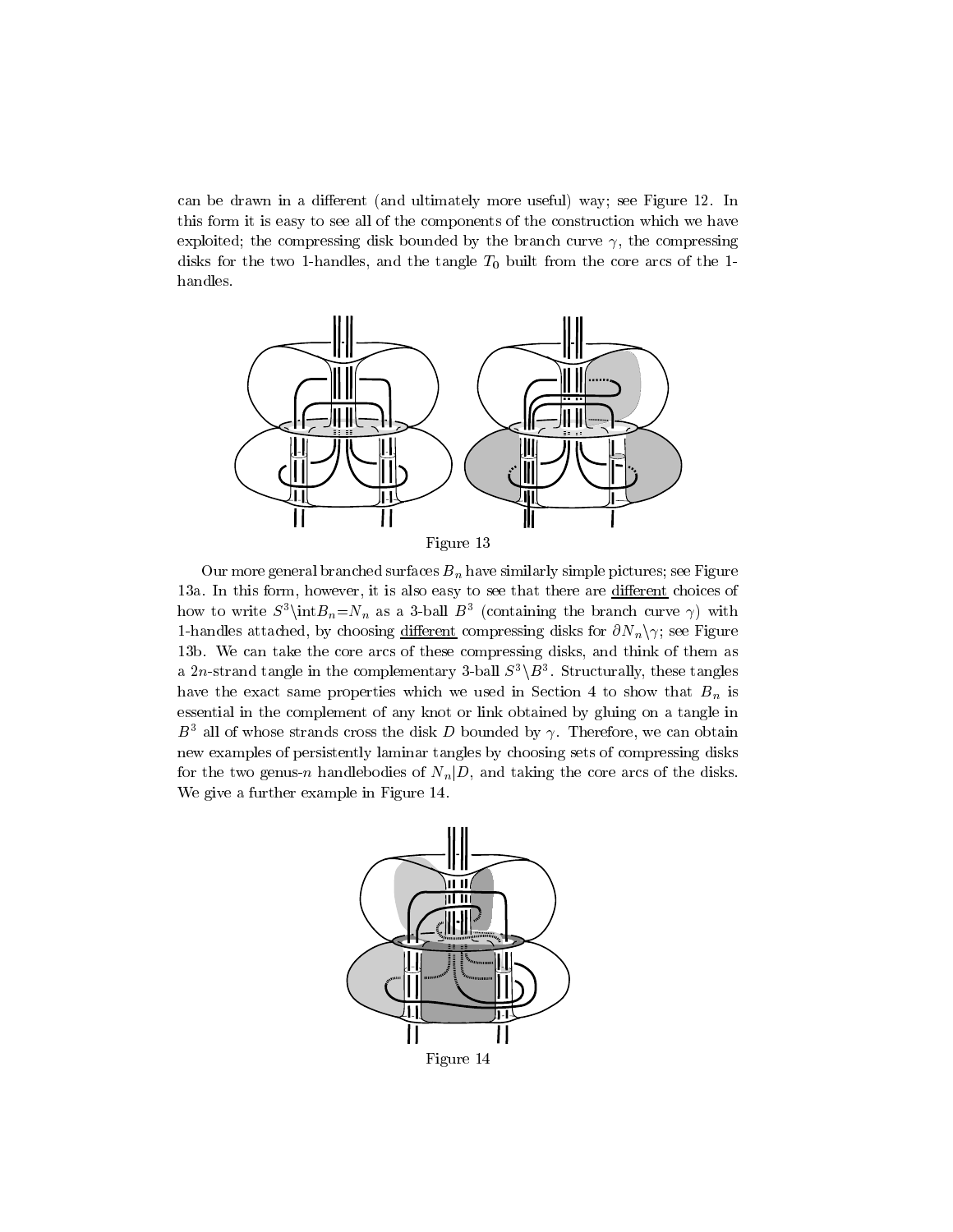We can list of the properties of our branched surfaces  $B_n$  which we have used in our proofs; this gives us a recipe for finding persistently laminar tangles. We needed a transversely orientable branched surface  $B$  in  $S<sup>3</sup>$  having one branched curve  $\gamma$ , with no triple points, so that  $B\setminus\gamma$  is connected. We also require that  $\gamma$ bounds a disk D which splits  $S^3\int(N(B))$  into two genus-n handlebodies (note that the two handlebodies must have the same genera); in particular,  $S^3\int N(B)$  is a handlebody. Choosing compressing disks for each handlebody and taking their core arcs gives us a 2n-strand tangle which we can string together as above to create persistently laminar tangles. In Figure 15 we provide an example, using this recipe.



Figure 15

# 6. Concluding remarks

The tangles we have described here come equipped with a lamination in their tangle space (the 3-ball with the arcs of the tangle removed), which remains essential after non-trivial surgery on any knot constructed from the tangle. This is what we have called persistently laminar. One could weaken this definition, without losing its essential strength, by requiring instead that for every knot obtained from the tangle, there is a lamination which remains essential under non-trival Dehn filling. The work of Delman [De] and Wu [Wu] then demonstrate that many other tangles are persistently laminar in this sense; for example, the sum of two rational tangles whose associated rational numbers have denomentators at least 3 and have different signs (such as, for example, our tangle  $T_0$ ) [De], or the sum of two atoroidal tangles [Wu]. Most algebraic tangles (see [Wu]) are also persistently laminar, in this weaker sense. The technique of the previous paragraph can easily provide examples of persistently laminar (alternating) tangles which cannot be decomposed (nontrivially) as the sum of two tangles, however, making them disjoint from these collections of tangles.

There are, of course, many tangles which are not persistently laminar; any tan-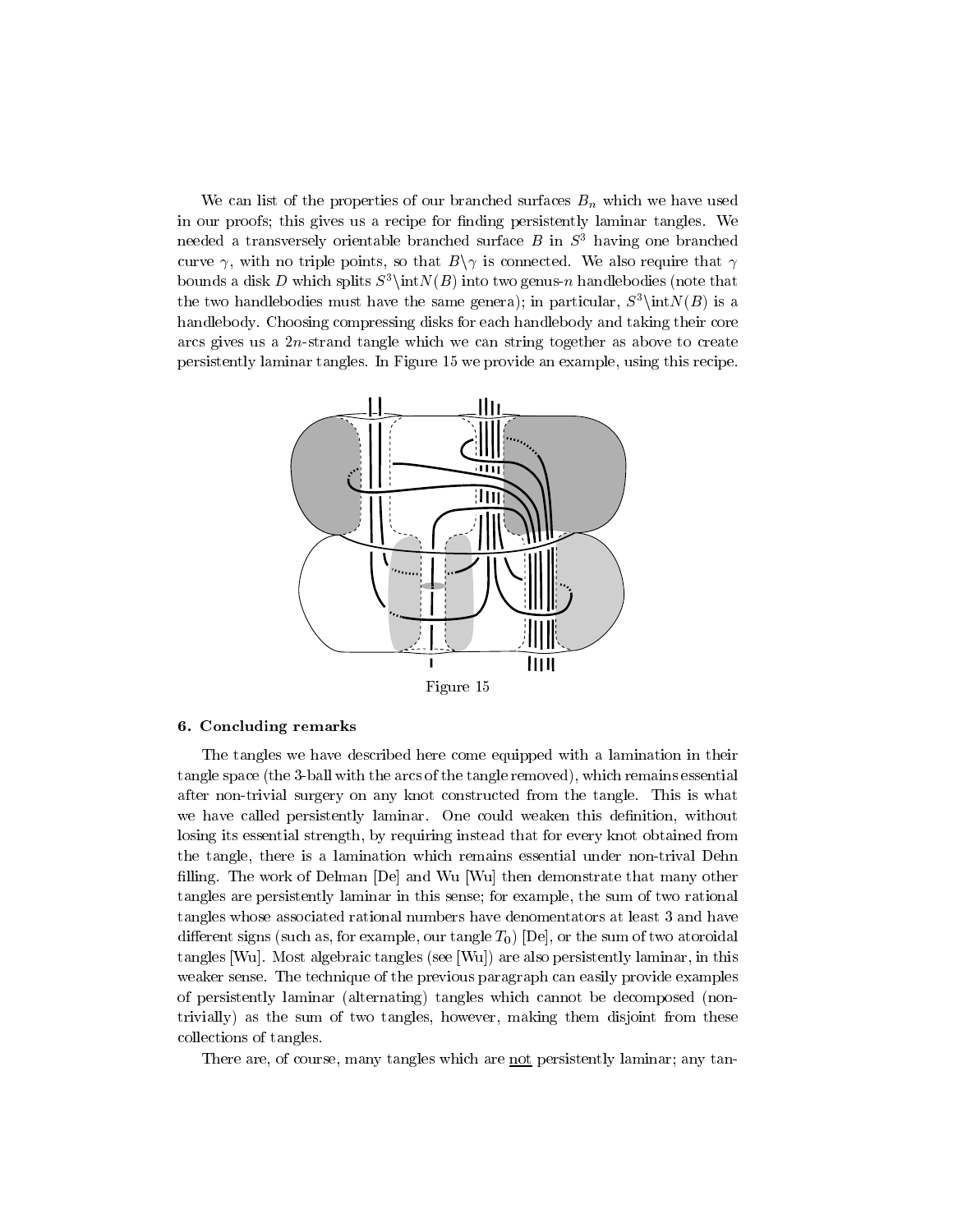gle which can be summed to give a knot admitting a finite or reducible surgery, for example, cannot be persistently laminar, because the surgery manifold is not laminar. So, for example, no rational tangle is persistently laminar; each can be summed with another rational tangle to produce a  $(2,q)$ -torus knot. Other, more sporadic, examples can easily be given.

In this paper we have worked, in some sense, backwards, by building a lamination and then finding the tangle space which it should live in. A far more difficult (and so correspondingly rewarding) approach is to try to determine if a given tangle is persistently laminar, in either sense. Wu, for example, suggests the tangle of Figure 16 as an example; it is, in some sense, the smallest non-algebraic tangle. We do not know whether or not it is persistently laminar. No knot obtained from it by tangle sum with another tangle is known to fail to be persistently laminar.



Figure 16

The laminations we have worked with are also in some sense the 'simplest' laminations one could build; their branched surfacees have a single branch curve with no triple points. It is remarkable how many knots these very simple laminations are persistent for; are there other constructions which are similarly powerful?

### Acknowledgements

The author is very grateful to Jim Hoffman, Ramin Naimi, Ulrich Oertel, Rachel Roberts, and Ying-Qing Wu for many helpful conversations during the preparation of this work. This research was supported in part by NSF grants  $DMS-9400651$ and  $DMS-9704811$ .

#### References

- [Br1] M. Brittenham, Exceptional Seifert-bered spaces and Dehn surgery on 2-bridge knots, Topology 37 (1998) 665-672.
- [Br2] M. Brittenham, *Essential laminations, exceptional Seifert-fibered spaces, and Dehn fill*ing, to appear in J. Knot Thy. Ram.
- [BW] M. Brittenham and Y.-Q. Wu, The classification of Dehn surgeries on 2-bridge knots, preprint.
- [De] C. Delman, Constructing essential laminations which survive all Dehn surgeries, preprint.
- [DR] C. Delman and R. Roberts, Alternating knots have Property P, to appear.
- [GO] D. Gabai and U. Oertel, Essential laminations in 3-manifolds, Annals of Math. <sup>130</sup>  $(1989)$  41-73.
- [Me] W. Menasco, Closed incompressible surfaces in alternating knot and link complements, Topology  $23$  (1984) 37-44.